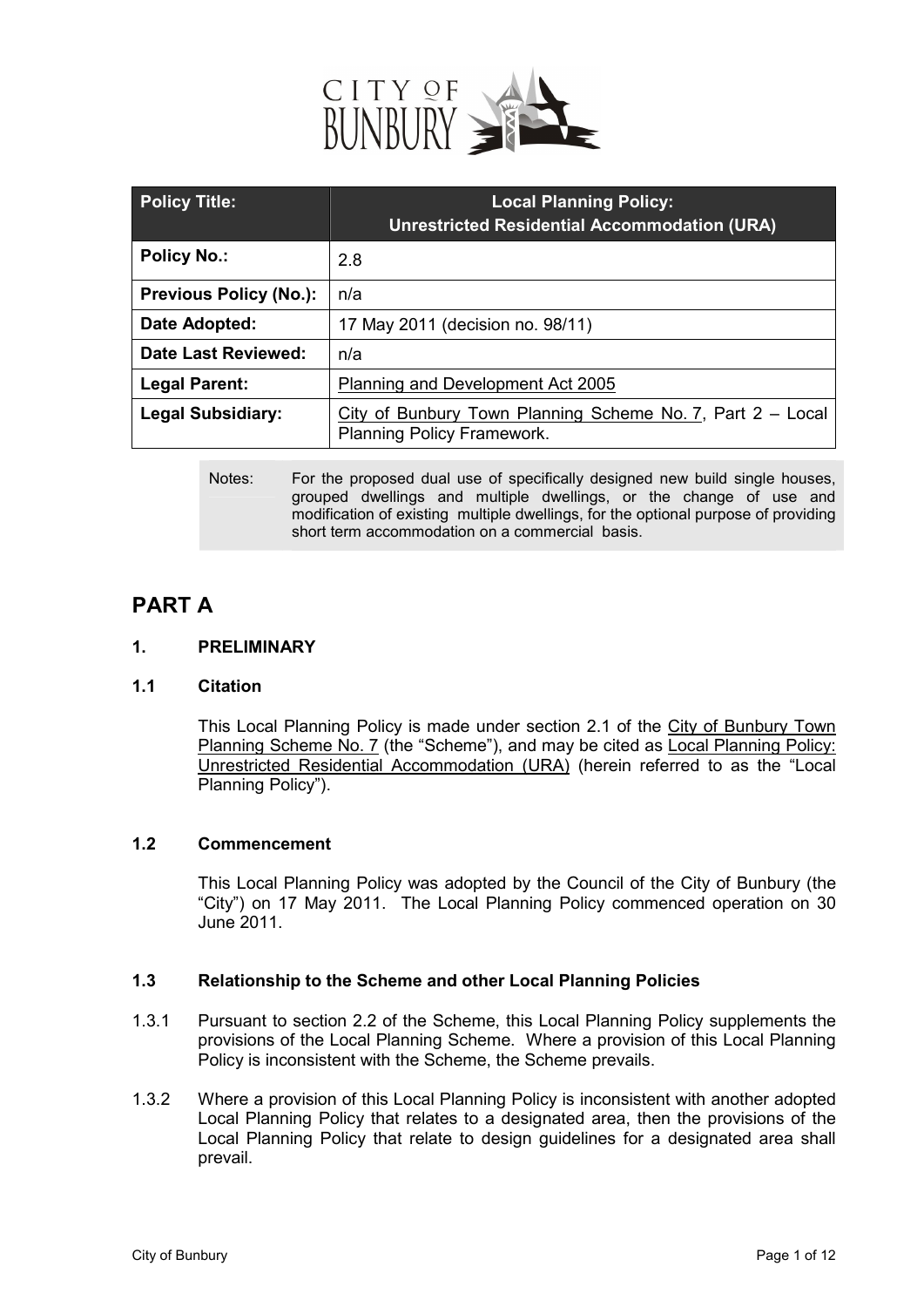- 1.3.3 The Local Planning Policy is to be read in conjunction with the Scheme.
	- 1. Land use and development within the Local Planning Policy Area is also subject to the Local Planning Scheme. Notes:
		- 2. A Local Planning Policy is not part of the Scheme and does not bind the Local Government in respect of any application for planning approval but the local government is to have due regard to the provisions of the Policy and the objectives which the Policy is designed to achieve before making its determination.

#### **1.4 Relationship with Local Laws**

- 1.4.1 This Local Planning Policy operates in conjunction with the Local Government's Local Laws in the regulation of development and the use of land within the Scheme Area.
- 1.4.2 Where a provision of the Local Planning Policy is inconsistent with a Local Law, the provision of the Local Law shall prevail.

#### **2 PURPOSE**

The purpose of this Local Planning Policy is to:

- (a) guide and regulate the implementation of Unrestricted Residential Accommodation (URA) use in accordance with the policy objectives ;
- (b) ensure that future planning applications submitted to or referred to the City of Bunbury seeking Unrestricted Residential Accommodation use are considered in accordance with the procedures outlined within the Local Planning Policy and as such ensure assessments are accountable, comparable and consistent.

#### **3 OBJECTIVES**

In accordance with the Aims of the Scheme, achievement of the following objectives is sought by facilitating Unrestricted Residential Accommodation use in conjunction with a residential use:

- (a) to broaden the scope and number of short stay accommodation options available to those visiting the City;
- (b) to enhance the depth and variety of the visitor experience within strategically important tourism locations;
- (c) to facilitate the development of dual use permanent residential/short stay accommodation and thus provide landowners and investors with greater flexibility in the use and leasing of residential property;
- (d) to seek to ensure that premises with Unrestricted Residential Accommodation use are:
	- located within supportive environments; and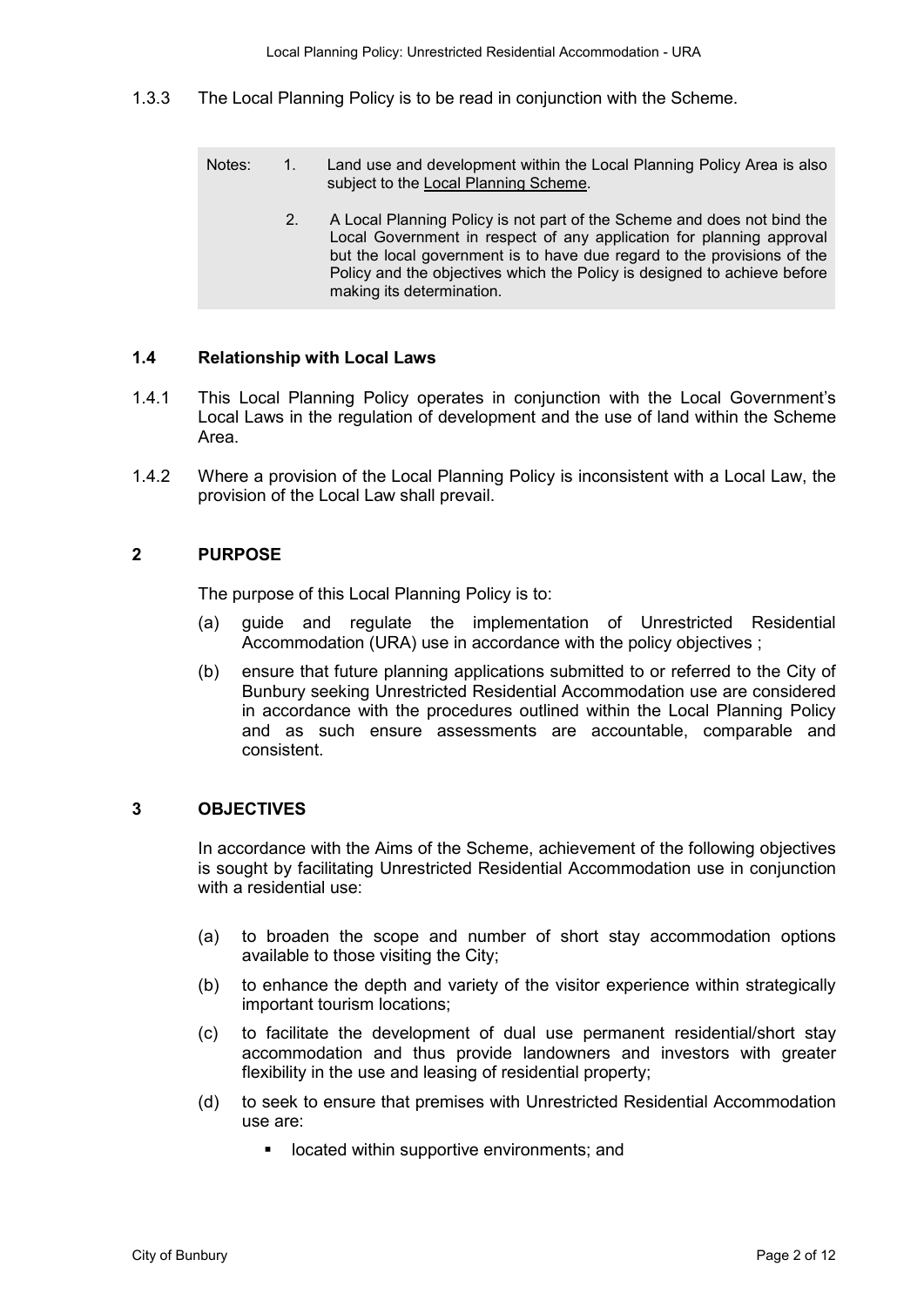- **EXECUTE:** appropriate to their immediate setting; and
- suited to the purpose in terms of building form and design; and
- **EXEC** managed in an orderly and considerate manner.

#### **4 LOCAL PLANNING POLICY AREA**

 This Local Planning Policy applies to all land within the local government district of the City of Bunbury, and as such, the Local Planning Policy Area is the Scheme Area.

#### **5 APPLICATION**

- 5.1 Subject to the Scheme, development and use of land for the purposes of Unrestricted Residential Accommodation use shall be in accordance with the standards and requirements of this Local Planning Policy; and except as otherwise provided, shall require the prior planning approval of the Local Government in accordance with the provisions of the Scheme.
- 5.2 Unrestricted Residential Accommodation is not to be approved as a stand alone use and shall only be applied as a dual use in conjunction with a single house, grouped dwelling or multiple dwelling.
- 5.3 In order to promote outcomes in accordance with the objectives of this Local Planning Policy, residential development seeking to include the Unrestricted Residential Accommodation use shall only be considered by Local Government if the application relates to:
	- (a) new build development comprising a Single House, new build Grouped Dwellings<sup>1</sup> and/or new build Multiple Dwellings; or
	- (b) an entire block, floor or wing comprising existing Multiple Dwellings.
- 5.4 The planning fee for applications seeking the additional Unrestricted Residential Accommodation use in relation to existing Multiple Dwellings shall be commensurate with the fee for a 'change of use'.
	- Notes: The applicant will also be required to pay an "Advertising Fee" (set out in the City of Bunbury's Schedule of Fees & Charges) prior to the commencement of advertising.
- 5.5 Where the proposal relates to survey strata lots or lots incorporating common property, the explicit written support of the appropriate body corporate and/or all other owners with an interest in that land (or their legal representatives) will be required to be submitted at the same time as the making of the planning application.
- 5.6 A planning application that includes the Unrestricted Residential Accommodation use shall, in keeping with the overall scale and complexity of the proposal, provide supplementary supporting information/documentation to the satisfaction of the Local

 $\overline{a}$  $1$  Where short stay accommodation is to be proposed in conjunction with the use of an existing single house or existing grouped dwelling, then approval for 'Unrestricted Residential Occupation' should be sought.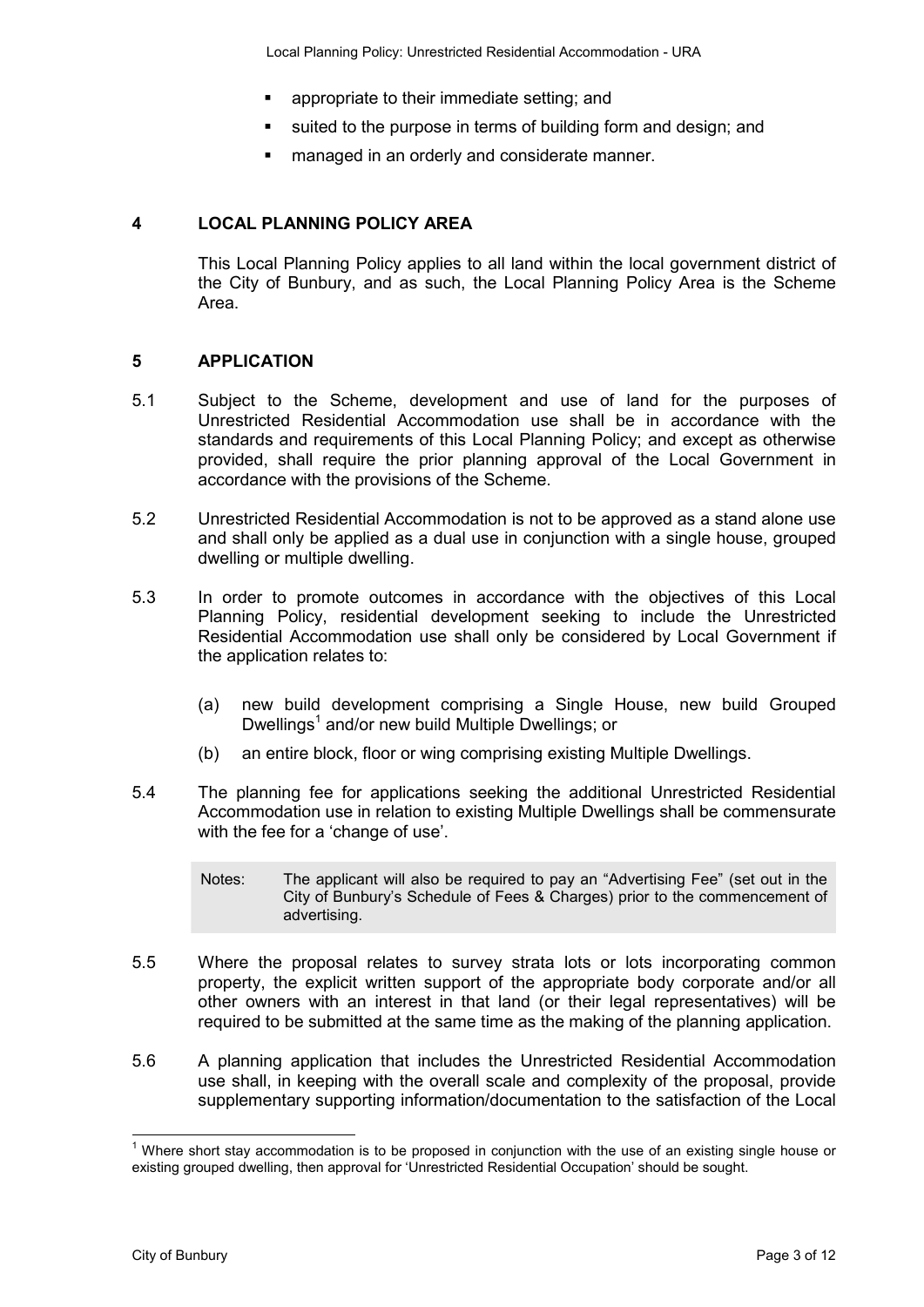Government that demonstrates how and to what extent the design requirements of this Local Planning Policy have been incorporated into the proposal.

- 5.7 In considering an application for planning approval where a variation is proposed to one or more Acceptable Development requirements prescribed under the Residential Design Codes and/or in order to adequately satisfy requirements under part 5.6 of this Local Planning Policy, the Local Government may require the submission of a Development Impact Statement (with terms of reference determined by the Local Government), which has been undertaken by an appropriately qualified person or body at the applicant's expense, as part of any application for planning approval.
	- Notes: 1. Unrestricted Residential Accommodation (URA) use is not specifically mentioned within the current Zoning Table of the City of Bunbury Town Planning Scheme No.7 and thus is required to be dealt with as a land use "not listed".
		- 2. Landowners/managers of property incorporating a proposed URA use are advised to seek independent legal advice regarding the intended future use and management of their premises. This would include, but is not limited to checking the requirements of the Equal Opportunity Act 1984 and the Fair trading Act 1987.
		- 3. As many residential public liability insurance policies exclude the use of premises for short term rentals, landowners / managers of a property proposing to incorporate a URA use are recommended to check this matter with their insurance providers.

#### **6 EXEMPTIONS FROM PLANNING APPROVAL**

Except where provided for within the provisions of the Residential Design Codes and subject to compliance with the relevant development requirements and standards of the Scheme, there are no other exemptions or exclusions permitted under the Scheme.

#### **7 MEANING OF TERMS**

- 7.1 Unless the context otherwise requires, words and expressions used in this Local Planning Policy have the same meaning as they have -
	- (a) in the Planning and Development Act 2005; or
	- (b) if they are not defined in that Act
		- i. in the Dictionary of Defined Words and Expressions in Schedule 1 of the City of Bunbury Town Planning Scheme No. 7; or
		- ii. in the Residential Design Codes; or
		- iii. Building Code of Australia; or
		- iv. in a relevant Australian Standard.
- 7.2 The meaning of other specific words and expressions relevant to this Local Planning Policy are given below:
	- (a) General definitions -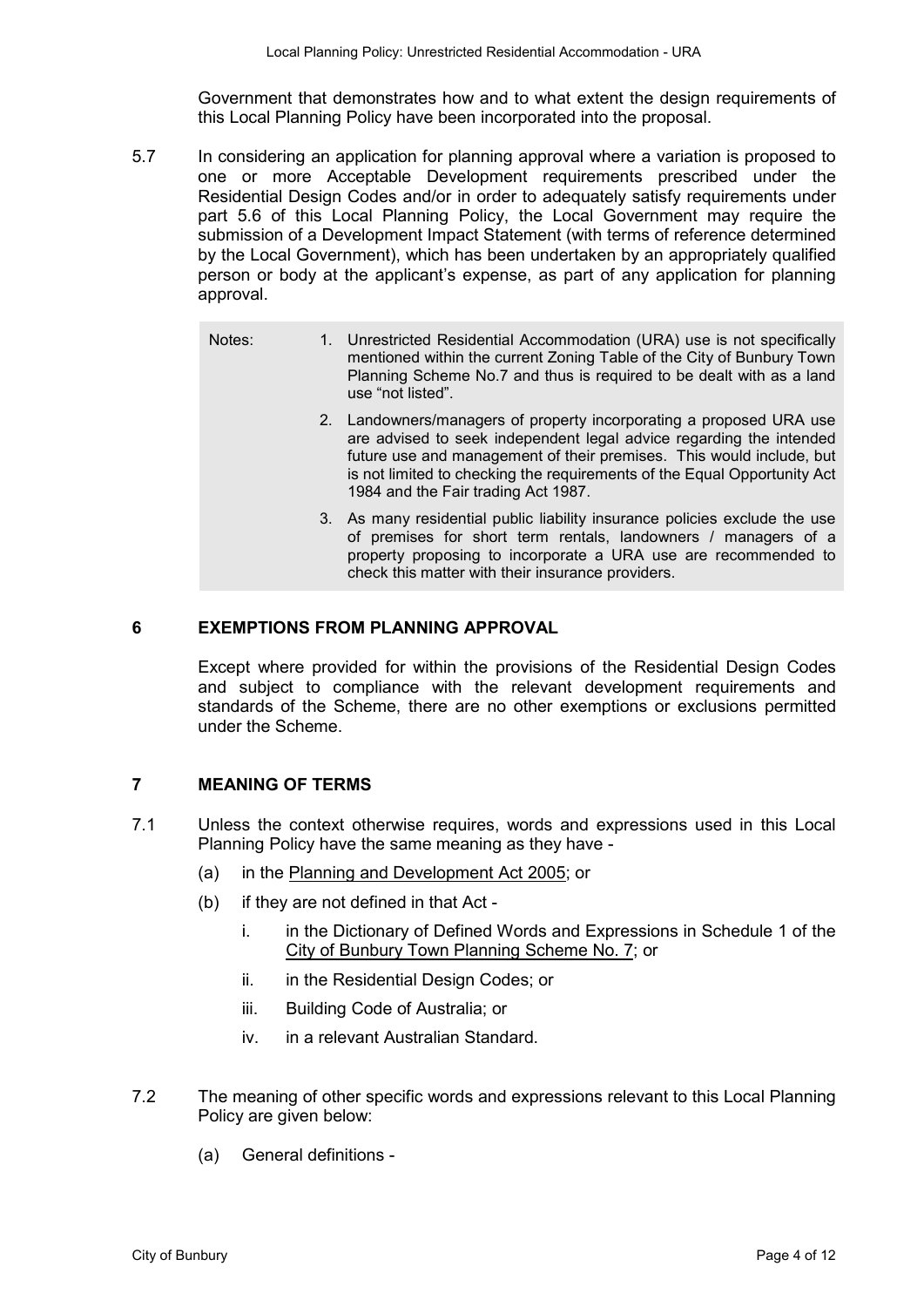#### **"Dual Use"** means

the use of land or buildings for activities that fall within two distinct land use classes where neither one of those uses is considered as being incidental to the other.

Notes: Unlike some examples of a dual use where two distinct land uses may operate concurrently, the use of a residence as a dwelling or alternatively as Unrestricted Residential Accommodation is unable to occur simultaneously.

#### **"Short-stay accommodation"** means

a building or buildings used for the purpose of providing accommodation for a person or persons on a temporary basis for a period of time not exceeding three months in duration within a 12 month period.

#### **"Strategic Tourism Location"** means

a destination node or area of visitor interest represented by pockets and clusters within the City that hold special appeal and add to the value of the tourism product in Bunbury.

(b) Land use definitions -

#### **"Unrestricted Residential Accommodation"** means:

a premises comprising a dwelling or dwellings (either single, grouped or multiple) that benefit from extended rights in that they may be occupied either permanently as a residential dwelling, or temporarily for short-stay accommodation.

#### **"Unrestricted Residential Occupation"** means

a premises comprising a single house or grouped dwelling that benefits from extended rights in that they may be occupied either permanently as a residential dwelling, or temporarily for short-stay accommodation on a time limited basis.

7.3 Notes, and instructions printed in italics, are not part of the Local Planning Policy.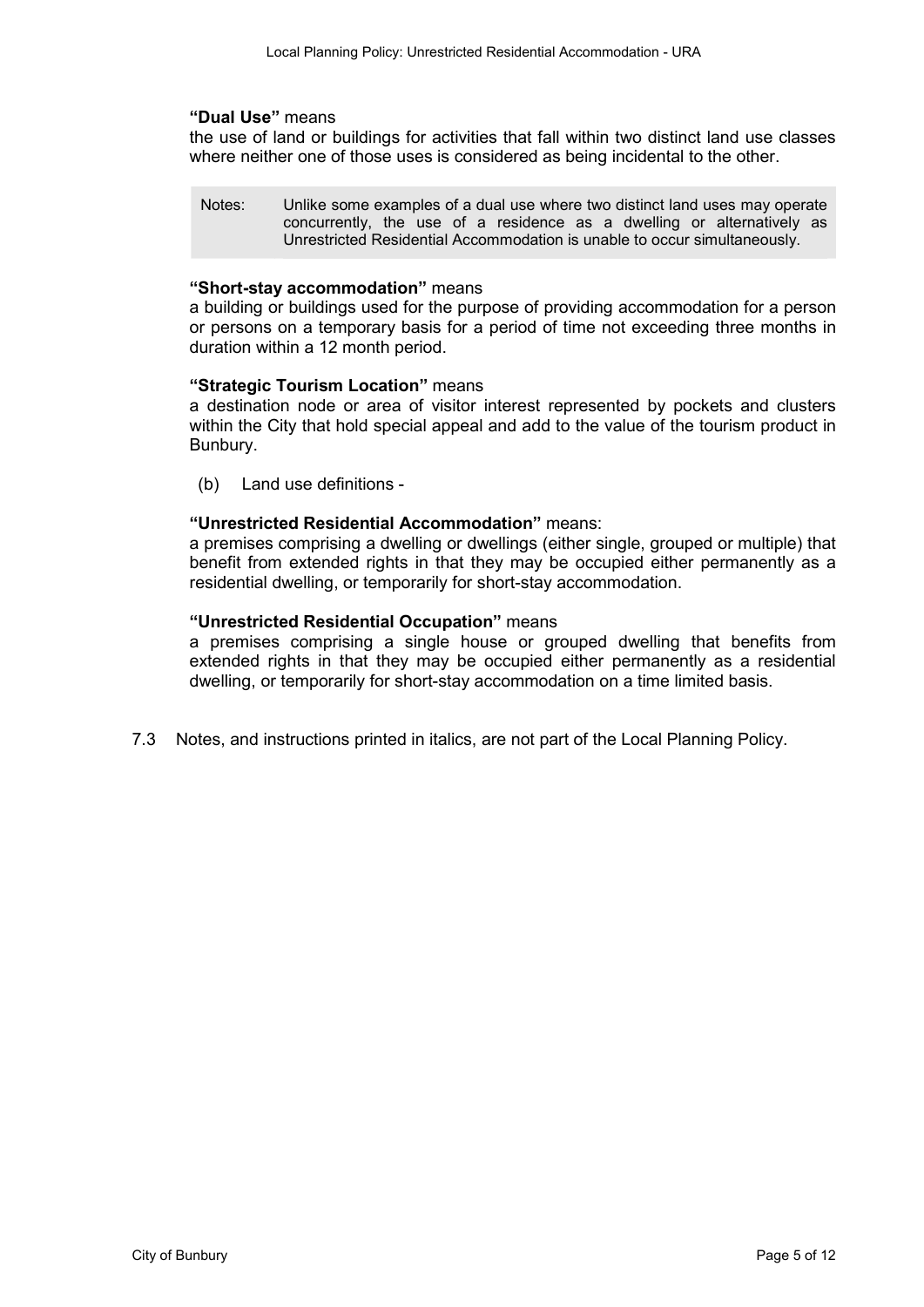# **PART B**

## **8 GENERAL STANDARDS FOR LAND USE & DEVELOPMENT**

#### **8.1 Land Use & Development of Unrestricted Residential Accommodation**

The development of premises for the purposes of Unrestricted Residential Accommodation is to be in accordance with the requirements of –

- (a) this Local Planning Policy: Unrestricted Residential Accommodation (URA); and
- (b) the Residential Design Codes for residential and mixed use developments, subject to the variations; and
- (c) the applicable zone provisions under the Scheme; and
- (d) relevant Special Control Area(s); and
- (e) relevant Local Planning Policies or Local Laws; and
- (f) applicable Australian Standards.

Notes: Section 8 "General Standards for Land Use & Development" of this Local Planning Policy sets out the prescriptive provisions against which Unrestricted Residential Accommodation must be evaluated as part of any land use and development within the Scheme Area.

## **8.2 Dual Use**

Proposals seeking approval need to be submitted in the form of a dual use in the following manner:

- (a) Single House / Unrestricted Residential Accommodation; or
- (b) Grouped Dwelling / Unrestricted Residential Accommodation; or
- (c) Multiple Dwelling / Unrestricted Residential Accommodation.

#### **8.3 Location**

In order to ensure that the use is established and contained within resilient environments supportive to tourism, the Unrestricted Residential Accommodation use will only be considered for support within:

- (a) the City Centre Zone as depicted within the Scheme Map; or
- (b) Special Uses Zones subject to specific provisions contained within the Scheme.
- Notes: Areas of the City within which Unrestricted Residential Accommodation use may be considered for support by Local Government will be subject to future review and revision in accordance with clause 13.2 of this LPP. In undertaking this review, particular regard shall be paid to guidance contained within the adopted City of Bunbury Local Planning Strategy for Tourism, copies of which are available for viewing at the City of Bunbury Council offices or may be accessed via the City of Bunbury website http://www.bunbury.wa.gov.au/.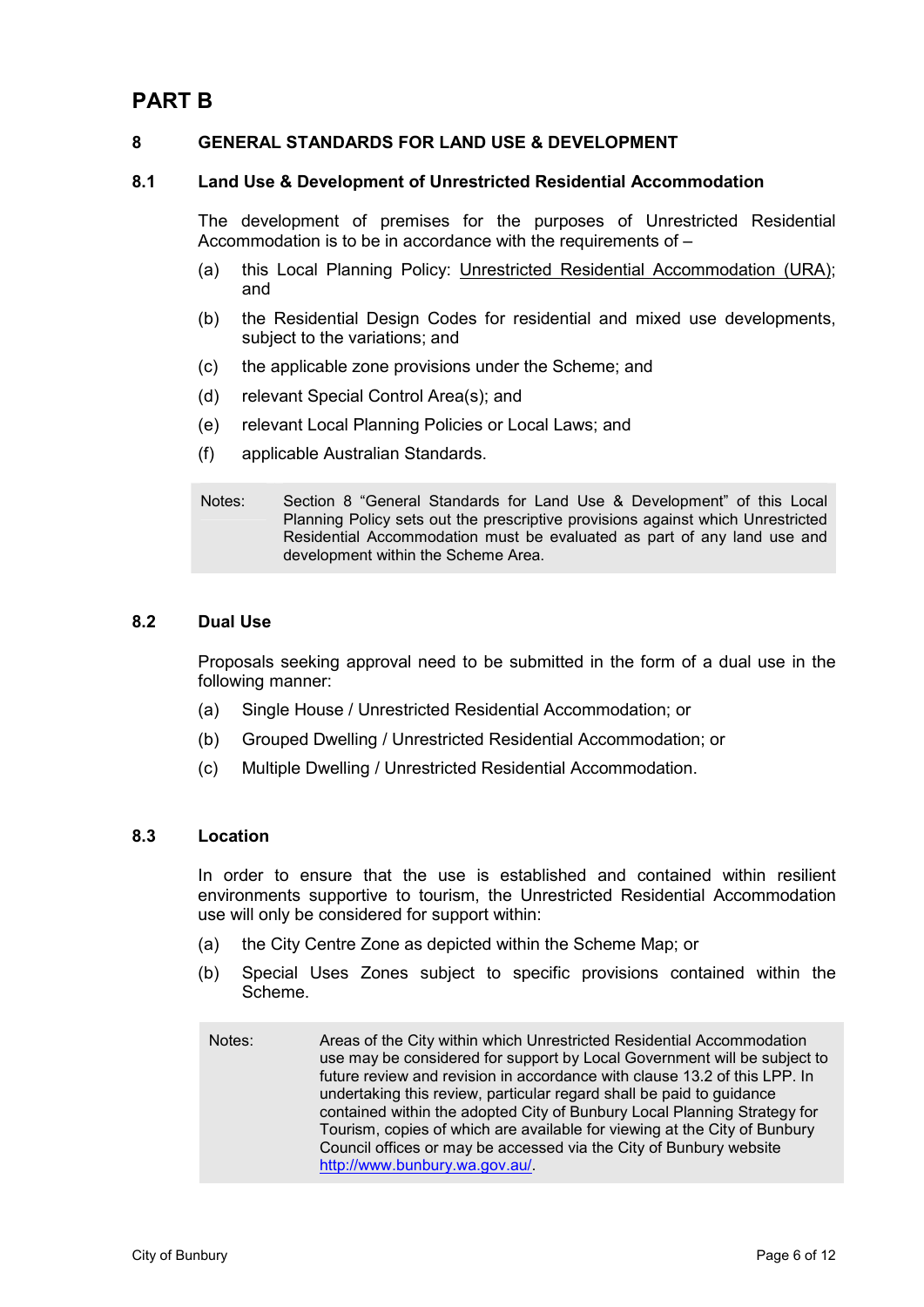#### **8.4 Setting**

 In order to reduce the incidence of lifestyle conflict and potential for disturbance that may result from the mixing of short stay occupants (within dual use properties) and permanent residents (in single use properties) at close quarters on the same lot and/or survey strata scheme, the approval of Unrestricted Residential Accommodation use shall only be considered by local government where:

- (a) it is proposed to apply to all dwellings forming part of the lot or survey strata scheme; or
- (b) within a multiple dwellings setting, it is proposed to apply to a logical and discrete part of an existing or proposed survey strata scheme to the satisfaction of Local Government (e.g. an individual floor, block or wing).

#### **8.5 Building Fitness**

- 8.5.1 Dwellings the subject of a planning application incorporating an Unrestricted Residential Accommodation use must be fit for the purpose at the time of use.
- 8.5.2 Dwellings with an approved Unrestricted Residential Accommodation use must comply with the Building Code of Australia (BCA) before the use is commenced.
	- Notes: 1. In the case of a change (extension) of use, it will be a condition of planning approval that a building licence is submitted to and approved in writing by the Local Government before premises are first occupied for the purpose of short stay accommodation. The premises may be required to comply with BCA standards of more than one building class and in such cases the premises shall be required to satisfy the BCA standards relevant to each class.
		- 2. Applicants are advised to obtain professional advice at the earliest opportunity in regard to extent of building modifications and other works that may be necessary in order to fully comply with the BCA and meet any Fire and Emergency Services Authority (FESA) requirements.

## **8.6 Design Considerations**

- 8.6.1 Development applications seeking Unrestricted Residential Accommodation use shall provide detailed designs and other supporting information that demonstrates the extent to which physical measures have been introduced (in addition to those required by the Residential Design Codes) that seek to satisfactorily address the following:
	- (a) achieving and maintaining adequate levels of privacy between the application site and neighbouring dwellings/properties (i.e. in respect of private amenity space provision, boundary treatments and screening); and
	- (b) noise mitigation measures in the case of grouped dwellings and multiple dwellings.
- 8.6.2 Where a mix of potential short stay accommodation (dual use properties) and permanently occupied residences (single use properties) are proposed upon the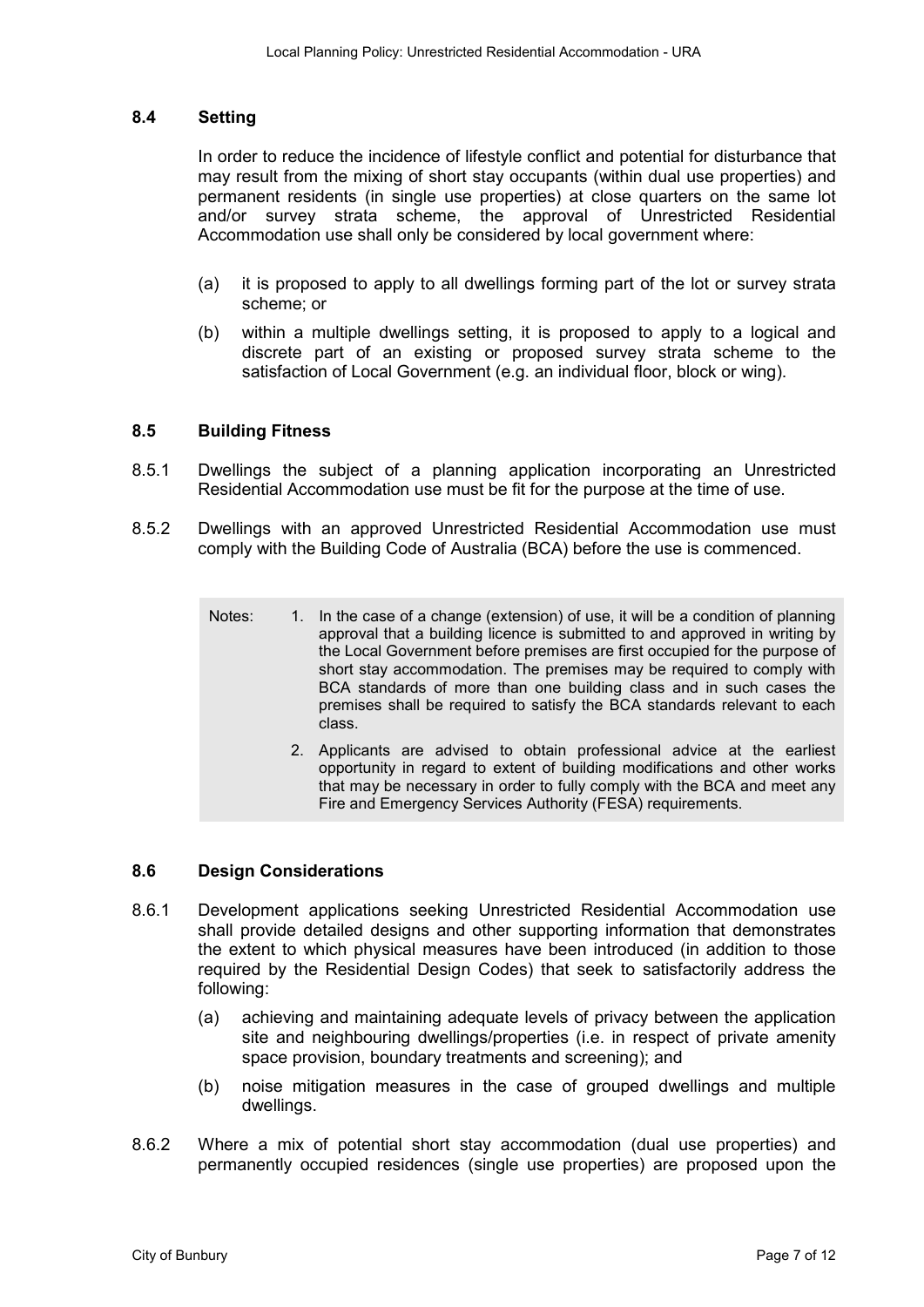same parent lot, the application must adopt a comprehensive approach to design and shall demonstrate that;

- (a) key facilities and services (e.g. communal parking and recreation areas, shared entrances, walkways/corridors to units, lifts and stairwell access, waste disposal facilities) are either sympathetically incorporated or segregated, such that potential for lifestyle conflict and disturbance is minimised, and
- (b) in the case of new build development, unity is exhibited in external form and appearance, with largely indiscernible differences between the dual use and single use components.
- 8.6.3 Dwellings approved with a dual use must not be subsequently altered or modified in such a manner that would be contrary to the relevant provisions of the Residential Design Codes (R-Codes).
- 8.6.4 Car parking provision to a minimum standard shall be in accordance with requirements of the Residential Design Codes.
	- Notes: Car parking provision above the minimum standard will potentially allow greater flexibility in establishing the controls that will form part of the Operational Management Plan (e.g. in setting the maximum number of occupiers).

#### **8.7 Operational Management Plan**

- 8.7.1 Unless requested to be submitted and subsequently approved as part of a planning application, it will be a conditional requirement of any planning approval that an Operational Management Plan shall be submitted and approved in writing by the Local Government before the development is first occupied and shall be adhered too thereafter. Proposals that involve a change (extension) of use of multiple dwellings will require an Operational Management Plan to be submitted as part of the planning application and the agreed plan shall form part of any subsequent approval of planning approval.
- 8.7.2 Where the planning application relates to either grouped dwellings or multiple dwellings, the Operational Management Plan must be agreed and subsequently enforced by the relevant body corporate (or all land owners with an interest in the land). Any changes subsequently proposed to an approved Operational Management Plan must be first agreed by the relevant body corporate (or all owners with an interest in the land) prior to seeking the written approval of Local Government.
- 8.7.3 The Operational Management Plan shall address the manner in which the short stay component is to be operated and must include:
	- (a) a nominated local manager/caretaker with a 24hr contact number who will be responsible for the day to day smooth running of the premises and oversee adherence to the approved Operational Management Plan;
	- (b) house cleaning/garden maintenance/domestic waste disposal arrangements;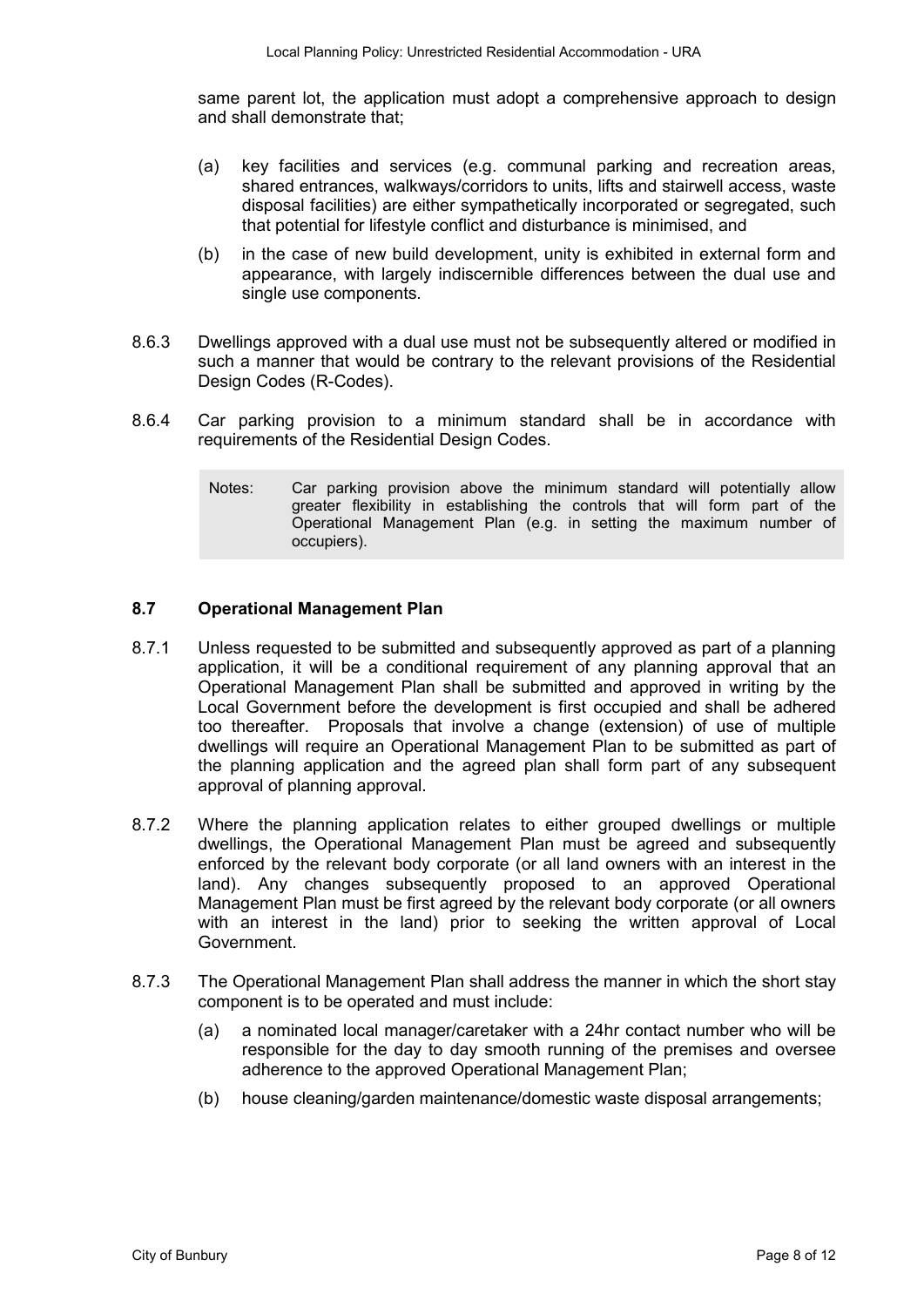- (c) proposed renter (agreement) controls in respect of:
	- i. maximum number of occupants
	- ii. gatherings and guest/visitor number limitations at any one time
	- iii. noise curfews
	- iv. use of outdoor areas
	- v. car parking
	- vi. trailer/equipment storage
	- vii. pets
- (d) details of how reports of nuisance will be followed up and dealt with in a timely and appropriate manner;
- (e) a fire and emergency response plan;
- (f) the signed agreement of all landowners with an interest in the land (or their legally authorised representatives).

## **8.8 Signage**

Signage shall be limited to and consistent with that normally associated with a dwelling (e.g. a nameplate). Additional advertising signage will not be supported.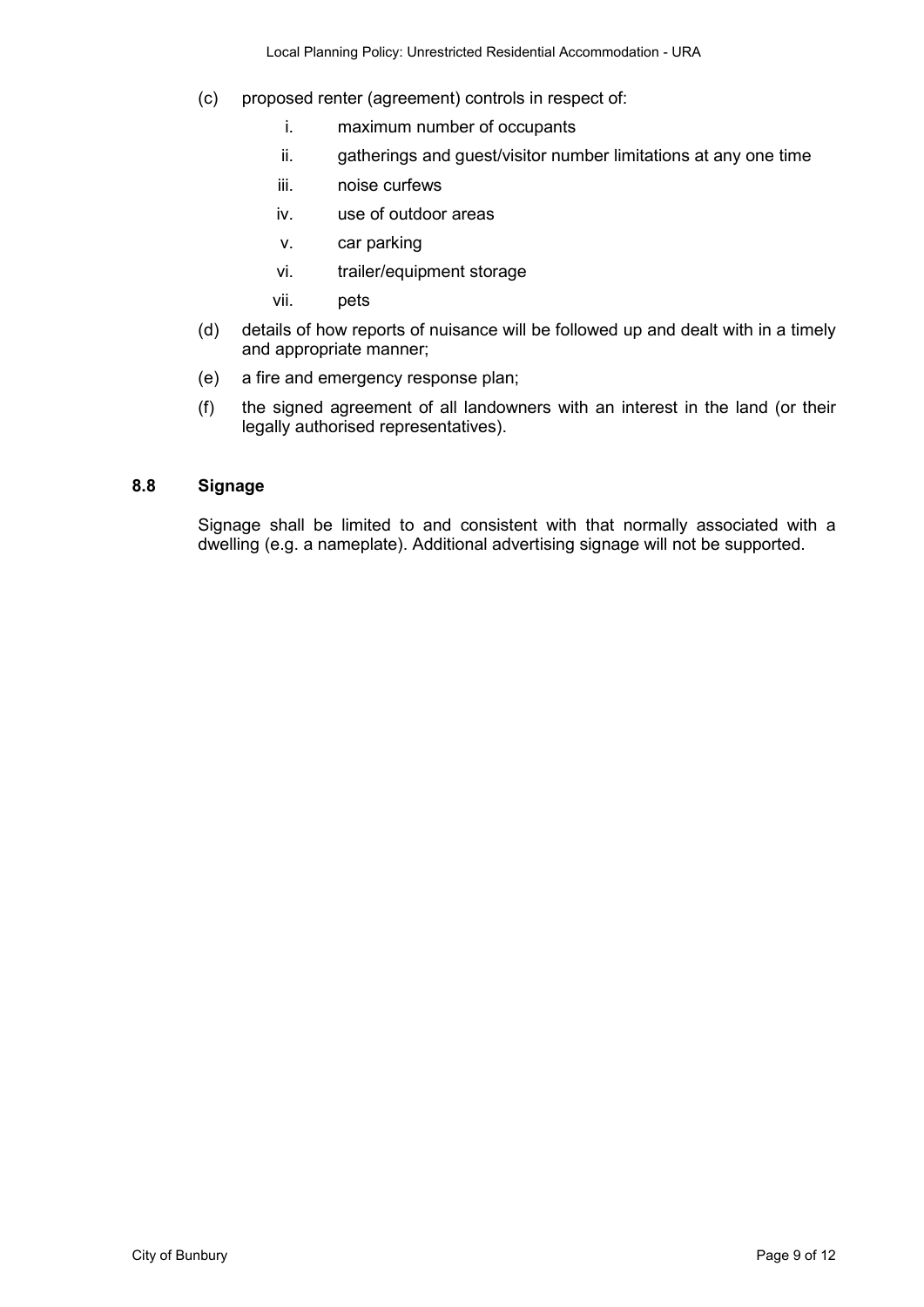# **PART C**

## **9 VARIATION OF DEVELOPMENT REQUIREMENTS**

- 9.1 Development in accordance with this policy is deemed to comply.
- 9.2 In exercising any discretion the Local Government should ensure that the variation will not contravene the following provisions of the Scheme -
	- (a) intent & objectives of this Local Planning Policy;
	- (b) section 1.6 The Aims of the Scheme;
	- (c) section 4.2 Zone Objectives; and
	- (d) section 10.2 Matters to be Considered by Local Government.

#### **10 DEVELOPMENT IMPACT STATEMENT**

- 10.1 In conjunction with part 5.7 of this Local Planning Policy, if a proposal is considered to have the potential to significantly impact upon residential amenity within the immediate area, the Local Government shall require a Development Impact Statement to be submitted for assessment as part of an application for planning approval, unless this requirement has been waived by the Local Government.
- 10.2 The Development Impact Statement shall comprise a report that is undertaken to the satisfaction of the Local Government and contain the following information in sufficient detail to permit the Local Government to make a thorough assessment of the proposal as far as it relates to the proposed Unrestricted Residential Accommodation use, including :
	- (a) the adequacy of physical measures employed to protect or enhance the level of privacy afforded to occupiers of the proposal and that afforded to the occupants of neighbouring residential premises;
	- (b) the adequacy of physical noise mitigation measures employed that will act to retain or enhance the residential amenity afforded to occupiers of the proposal and that afforded to the occupants of neighbouring residential premises;
	- (c) the adequacy of controls to be introduced within the management plan (and within subsequent letting agreements) that seek to ensure that the residential amenity of the area is safeguarded.

## **11 NOTIFICATION & ADVERTISING**

 Advertising will be undertaken in accordance with the provisions under Clause 9.4 of the Scheme.

- Notes: 1. Where an application involves a use not listed in the Zoning Table of the Scheme, local government may give notice or require the applicant to give notice in one or more of the following ways:
	- (a) notice of the proposed use or development served on nearby owners and occupiers who, in the opinion of the local government, are likely to be affected by the granting of planning approval, stating that submissions may be made to the local government by a specified date being not less than 14 days from the day the notice is served;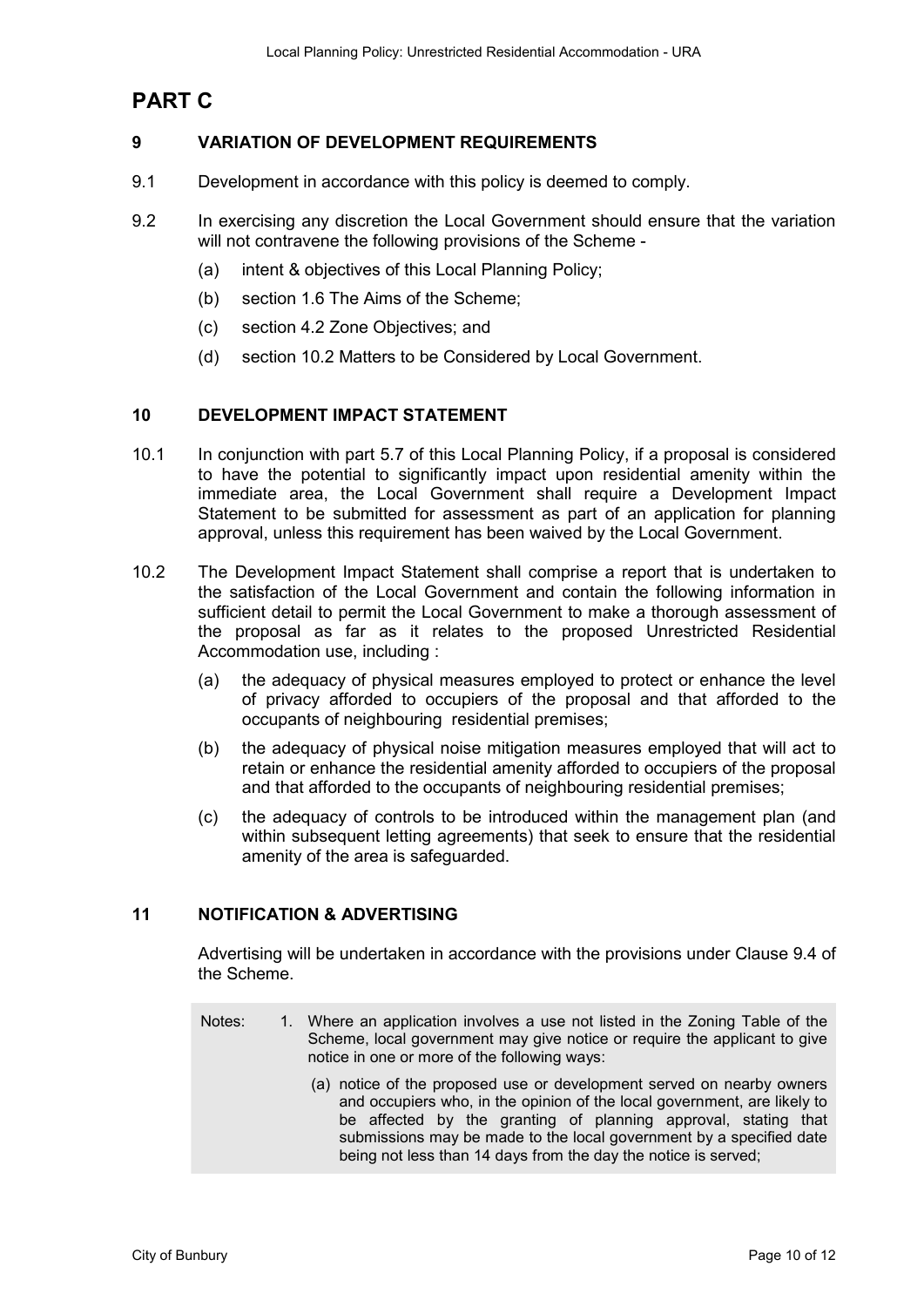- (b) notice of the proposed use or development published in a newspaper circulating in the Scheme Area stating that submissions may be made to the local government by a specified date being not less than fourteen days from the day the notice is published;
- (c) a sign or signs displaying notice of the proposed use or development to be erected in a conspicuous position on the land for a period of not less than 14 days from the day the notice is erected.
- 2. The applicant shall be required to pay an "Advertising Fee" (as set out in the City of Bunbury's Schedule of Fees & Charges) prior to the commencement of advertising.

## **12. GRANTING OF PLANNING APPROVAL**

- 12.1 Where a proposal is acceptable on planning grounds and relates to grouped and/or multiple dwellings, the agreed Operational Management Plan must be enforced by the appropriate body corporate.
	- Notes: 1. In retaining the option of residency on a permanent basis, the application of the URA use class should not be interpreted as meeting any tourism accommodation requirement (i.e. in ratio calculations any dual use incorporating URA use would necessarily fall into the permanent residential proportion).
		- 2. Following the granting of planning permission for an URA use, owners /managers are encouraged to seek accreditation from the Tourism Council of Australia. Accreditation is a non-regulatory, voluntary means of addressing customer service and consumer protection issues. Further information is available from the Tourism Council: http://www.tourismcouncilwa.com.au

# **13 IMPLEMENTATION & REVIEW**

## **13.1 Why a Local Planning Policy?**

The Scheme is a prescriptive instrument that sets out the legal provisions for how land may be used and developed. Sole reliance upon it for regulating all forms of development under all circumstances is not always practical and the Scheme makes allowance for this by enabling the Local Government to adopt Local Planning Polices from time to time in order to address specific issues or a range of issues in a specific place.

A Local Planning Policy is a tool to assist developers in preparing proposals with a greater understanding of the Council's desired outcomes for the City. This helps to ensure that developers can invest the time and resources needed in preparing applications for planning approval with increased confidence; and that the City's staff and Councillors can assess development proposals in a more consistent and transparent manner.